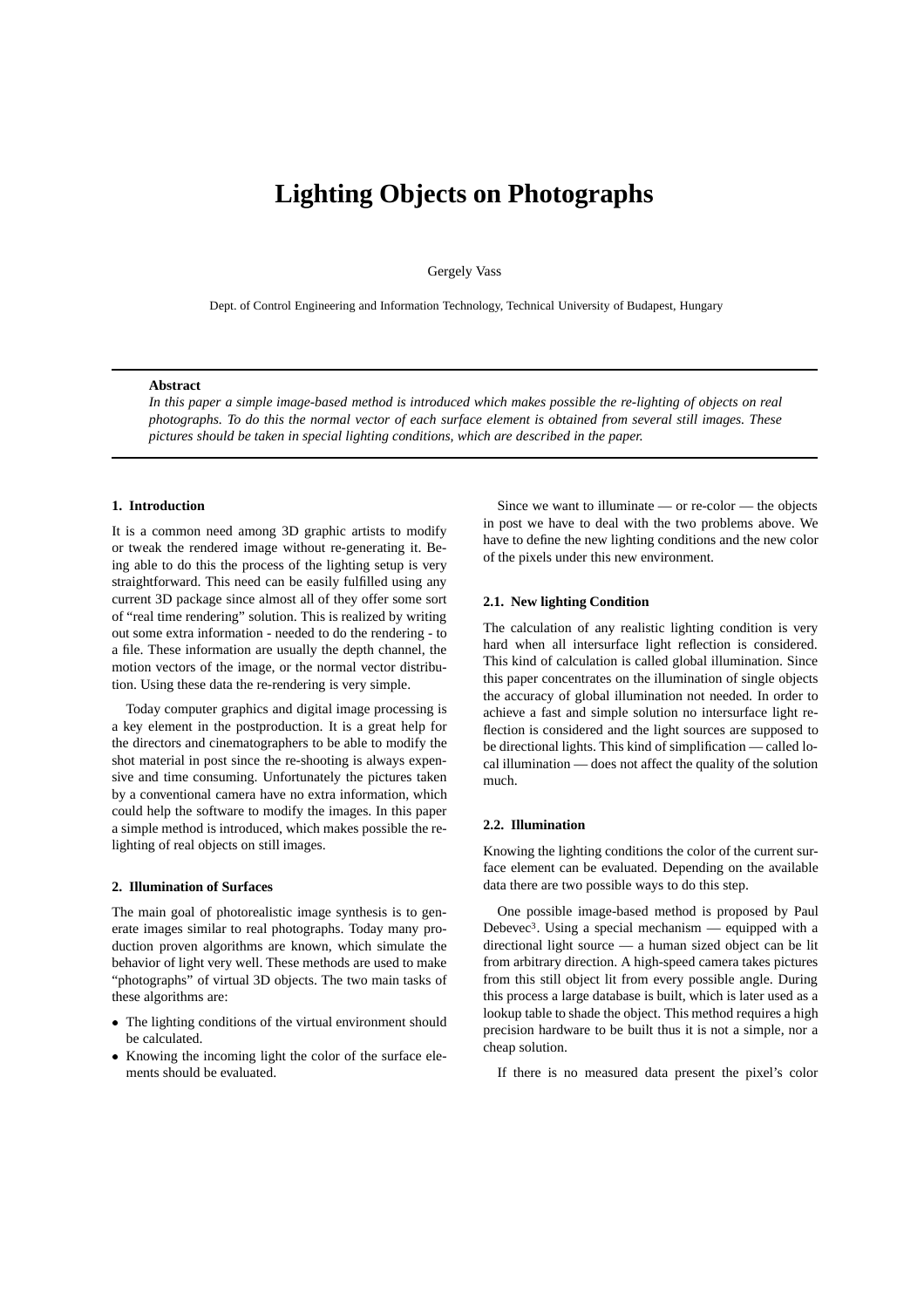should be evaluated using mathematical and physical relations. This approach is the way the traditional rendering programs work. To calculate the incoming radiance to tha camera from the surface — which is the physical equivalent of what we call "color" — the rendering equation<sup>1</sup> should be evaluated. Assuming that only one directional light is used to illuminate the surfaces the rendering equation becomes very simple:

$$
L(\vec{x}, \omega) = L_{light} \cdot f_r(\omega', \vec{x}, \omega) \cdot \cos \theta'
$$
 (1)

where  $L()$  sands for the incoming radiance to the camera,  $L_{light}$  is the intensity of the light,  $f_r$  is the bi-directional radiance distribution function describing the light reflection properties of any material, and  $\theta'$  is the angle between the light direction and the normal vector of the surface (figure 1).



**Figure 1:** *The notation of the rendering equation.*

The BRDF tells what proportion of the incoming light is reflected towards the outgoing direction. In the field of computer graphics several methods are known to define an arbitrary BRDF. There are some techniques, which make possible the measuring of the BRDF of the objects visible on photographs4. However, this method requires the exact virtual model of the scene thus it does not fit our needs. The most widespread way to define a BRDF is to use simple mathematical formulas, which describe a behavior similar to real materials. These formulas are called empirical illumination models<sup>5</sup>. To illuminate the objects in the project two simple and well known models were used: the Lambert and the Phong models.

#### **2.2.1. Lambert model**

The Lambert model describes diffuse behavior based on the Lambert rule. In this case the reflected radiance is independent from the viewing direction.

$$
f_r(\omega', \vec{x}, \omega) = k \tag{2}
$$

To evaluate the Lambert illumination model only the user given constants and the angle between the light's vector and the normal vector should be calculated.

#### **2.2.2. Phong model**

The Lambert model does not handle specular reflection thus a different model, the Phong model should be used to deal with shiny surfaces. This illumination model can be evaluated and implemented in a simple way:

$$
f_r(\omega', \vec{x}, \omega) = k_s \cdot \frac{(\vec{R} \cdot \vec{\omega})^n}{\cos \theta'} \tag{3}
$$

where  $k_s$  and *n* control the shininess,  $\vec{V}$  is the viewing vector,  $\vec{R}$  is the reflection of the light vector on the normal vector. The equation shows that the evaluation of the Phong model requires the user given constants, the normal vector, the lighting vector and the viewing vector.

# **3. Required Data**

The use of the Phong and the Lambert model requires data of the object to be lit that is not present in the source photographs. The user should define these data or it should be extracted from the input images using some image-based method.

#### **3.1. lighting direction**

Since the local illumination model is used the only light present is user defined and no reflections are considered. This light is supposed to be only one directional light, which is given by a directional vector.

#### **3.2. Viewing direction**

It is almost impossible to extract any information from still images regarding to the viewing angle and lens distortion of the camera. Because of that the viewing direction at each pixel is hard to determine. The goal is to specify a direction from some virtual camera to each pixel, which matches the original viewing direction.

For the sake of easy implementation and fast calculation the camera is supposed to do non-distorting perspective projection. The chosen position of the virtual camera - which can be changed freely - is seen on figure 2.

Using this assumption the viewing vector for each pixel can be calculated in the following form:

$$
\omega = (x, y, 0) - (0.5, 0.5, 1) \tag{4}
$$

It is obvious that no real camera works this way, however, the tests have proved that this model can be used for the calculations.

## **3.3. The normal vector of the surface**

The hardest task is to determine the normal vector for each pixel. If the user had to figure out this kind of data, he or she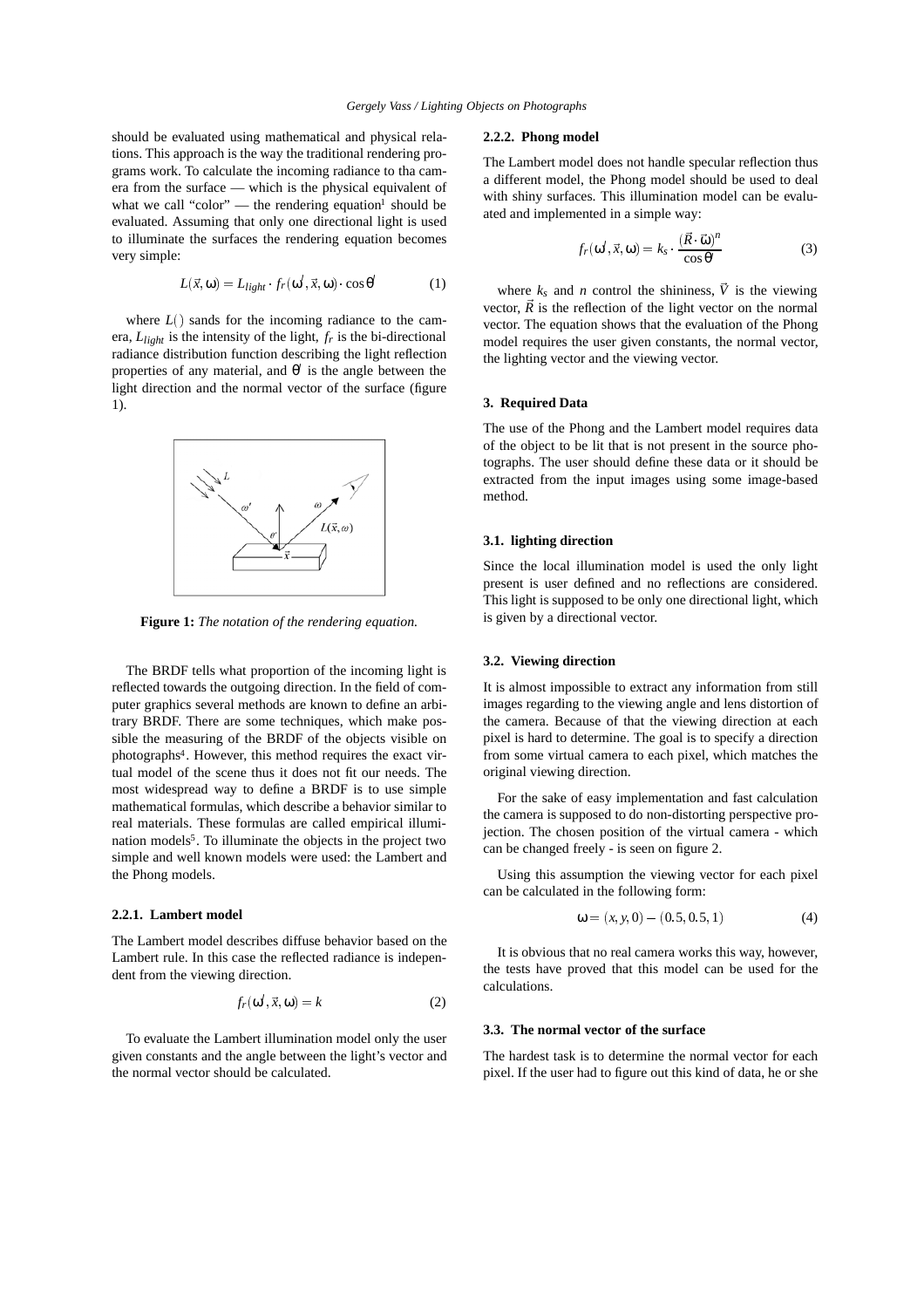

**Figure 2:** *The camera position and the coordinate system used for the calculations.*

had to create the exact geometric model of the object on the photograph. The 3D graphics packages can than export the normal vector distribution using the modeled stand-in object. This method cannot be used always, however, since it requires the model to match the real object perfectly. The other way would be to use an image-based method, since it extracts the information regarding the normal vector distribution from images. We know that the normal vectors and the geometry of the object have great correlation, thus any of them can be used to calculate the illumination in post for the objects.

- If the *geometry* of the surface is acquired the normal vector can be calculated easily from the partial derivatives. This way of figuring out the normals has many advantages, however, the actual geometrical information cannot be extracted from still images. All the image-based modeling methods need image sequences, stereo pictures or several still photographs taken from different directions to work effectively. Unfortunately a still image — or more images taken from the emphsame direction — do not have enough information to build the exact "virtual replica" of the object. In order to propose a very simple method which would work with simple photos — this approach was not taken into consideration.
- To figure out the *normal vector distribution* directly from the image it's information content should be analyzed. The main factors affecting each pixel's intensities  $(I_{x,y})$ are the following:

$$
I_{x,y} = f(\vec{N}_{x,y}, \omega', \omega_{x,y}, f_{r_{x,y}}, L) \tag{5}
$$

Considering the unknown relationship above — in which only one, directional light is assumed — the color information in the picture depends on — at least — five factors: the normal vector , the light vector, the viewing vector, the BRDF and the light intensity. The goal is to make pictures under such conditions that the pixel's color depends on *only* the unknown normal vector, all other parameters are known:

$$
I_{x,y} = f(\vec{N}_{x,y}) \tag{6}
$$

so that the inverse function exists

$$
f^{-1}(I_{x,y}) = \vec{N}_{x,y} \tag{7}
$$

If there is such function the normal vector distribution can be evaluated from the image. Using this information the illumination of the object can be calculated in post using the Phong or Lambert model.

## **4. Acquiring the Normal Vectors**

In order to find out a relation like 6 — where the color of the pixel depends on the normal vector only — all the other parameters in 5 (except the normal) should be fixed. This means that special conditions are required for the photographing thus for each pixel the viewing vector, the light's vector, the BRDF and the light intensity are known.

## **4.1. Special Requirements**

It is very hard to figure out or measure the exact BRDF of any object. Using photograps the model of the scene<sup>4</sup> or at least the normal vector distribution is needed to acquire this function. Since this function might be very complex - making the calculations slow, if not impossible - it is supposed that the objects we deal with are diffuse surfaces. Based on the Lambert model it is known that the color of the diffuse surfaces is independent from the viewing direction. Using this strict assumption not only the BRDF is known but the viewing direction is also eliminated from the relation as well.

The lighting direction and intensity is also known if the light source placed at some fixed position. It is assumed that only one directional light is used to light the object. This can be realized by one spot or point light placed far enough from the object. In this case the lighting intensity is almost perfectly constant all over the object. With all these restrictions only the normal vector distribution is unknown in the pictures.

The exact relation between the color of the pixels and the normal vector needs to be investigated. To be able to reconstruct the normal vector directions, this relation must be invertable. However, if no further restrictions are forced some surface elements with different normal vectors might have the same color. To have a one-to-one mapping between the color values and the normal vector some special lighting conditions should be applied.

#### **4.2. lighting Environment**

The definition of any vector in the 3D space is equivalent to the definition of its three components. It is an efficient way of decomposition to evaluate the components separately. In the coordinate system of the calculations the *x*,  $y$  and  $z$  axes are the horizontal, vertical and depth directions.

Let us consider the horizontal component first. According to the Lambert model the brightest point on the surface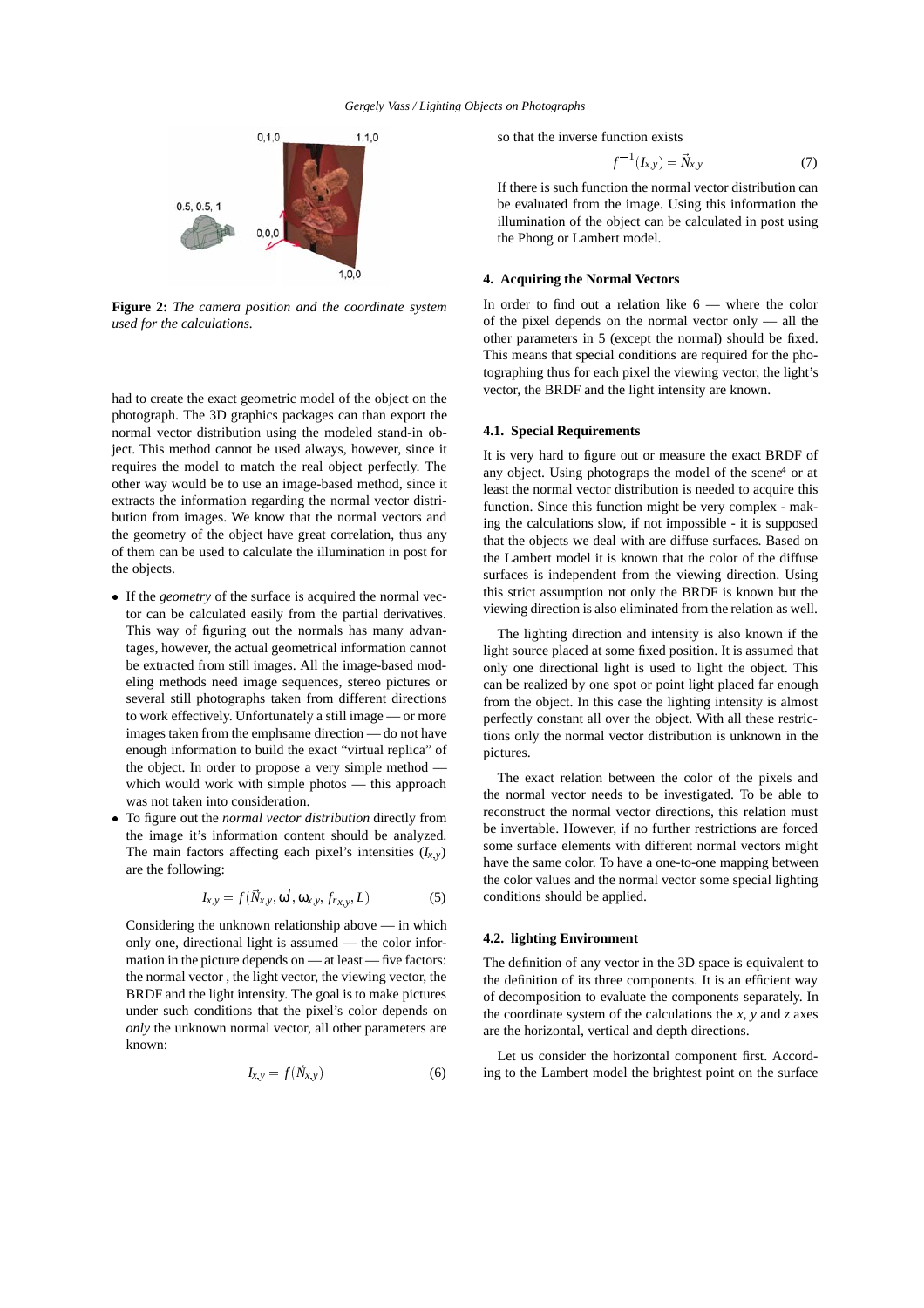

**Figure 3:** *If an object is lit from arbirtary angle, pixels with different N x component may have the same color. If the light comes from the side, different color intensity means different N x.*

is where the normal vector points toward the light source. Knowing this we can avoid to have pixels with the same color but different horizontal normal vector component: if the light shines from the "left" or the "right" side the negative or the positive horizontal component of the normal vector can be evaluated (figure 3). The formal relation is derived from 1 and 2.

$$
L(\vec{x}, \omega) = L_{light} \cdot k \cdot \cos \theta' \tag{8}
$$

Let us suppose that the light comes from the right which is the positive  $x$  direction. In this case the angle between the normal vector and the light's vector — both of them with unit length - is equal to the angle between the normal vector and the  $x$  axle. The cosine of this angle is  $$ surprisingly — the *x* component of the normal vector. Using this relation:

$$
L(\vec{x}, \omega) = L_{light} \cdot k \cdot N_x \tag{9}
$$

This *invertable* relation shows that the intensity of any object lit from the right side is in linear relation with the horizontal component of the normal vector. The vertical component can be evaluated the same way using lighting direction from up and down. The surfaces with negative *z* normal vector component are certainly not visible, while the positive *z* component is proportional with the reflected light intensity when lit from front. With the decompositions above the equation 7 is obtained using five different and more simple relation. In practice this means that not one but five photographs will be input for the algorithm.

## **5. Applying the Method in Practice**

Five still pictures should be made with different lighting: one from left, right, up, down and front respectively (picture 4). These five photographs can be used to get the normal vector distribution of the object. With this data the lighting of real objects in post can be realized with any empirical illumination model like Phong or Lambert. To use the proposed method no special hardware or custom software is needed. The photographing may be done with a traditional camera, a standard light bulb is fine to be the light source and the calculations can be done in any scriptable image processing or compositing software.

## **5.1. Taking Photographs**

If it is possible to avoid any unwanted reflection — like in a professional studio — the only light source should be the one we set up. Taking five pictures with the necessary lights — and some other with other lighting conditions at will the lighting in post can be done using the five pictures. If the environment of the shooting is not that perfect, not five but six photographs are needed. From the very same camera position one picture should be made with the natural lights and five other with the extra directional lights. Taking the difference of the first and the other pictures we get the same result if only the artificial lights were present.

If we do not want to make that many pictures colored lights may be used. Using the three color channels of digital images the effect of the three lights with different color can be separated. Using this technique the five pictures are reduced to two, since two RGB images contain six channels of information.

When taking the pictures some areas of the object will be in shadow. This makes it impossible to gain the correct information about the normal vector in those areas. Because of this the proposed method works well for objects without great grooves. However, the tests have proved that using objects with great self-shadowing the results are still acceptable.

#### **5.2. Extracting Information**

The pictures taken should be prepared before processing. The maximum intensity should be at value 1 and the darkest color intensity should be value 0. At this point via some sort of touch up the unwanted light reflections can be eliminated as well.

It is efficient to store the normal vector distribution in one image file where the color channels contain the component values. Because the image processing programs usually do not handle negative numbers the storage of the normal vector could be this:

$$
(x, y, z) = \left(\frac{R+1-L}{2}, \frac{U+1-B}{2}, \frac{F+1}{2}\right) \tag{10}
$$

where the  $x, y, z$  are the three color channels to be stored,  $L, R, U, D$  and  $F$  are the intensities of the pictures taken with left, right, up, down and front lighting respectively. This way the direction of the normal vector can be stored in one RGB image while all values are between 0 and 1.

#### **5.3. Evaluating illumination**

Knowing the normal vector the evaluation of the Phong or Lambert model is very easy. Considering equations 1, 2 and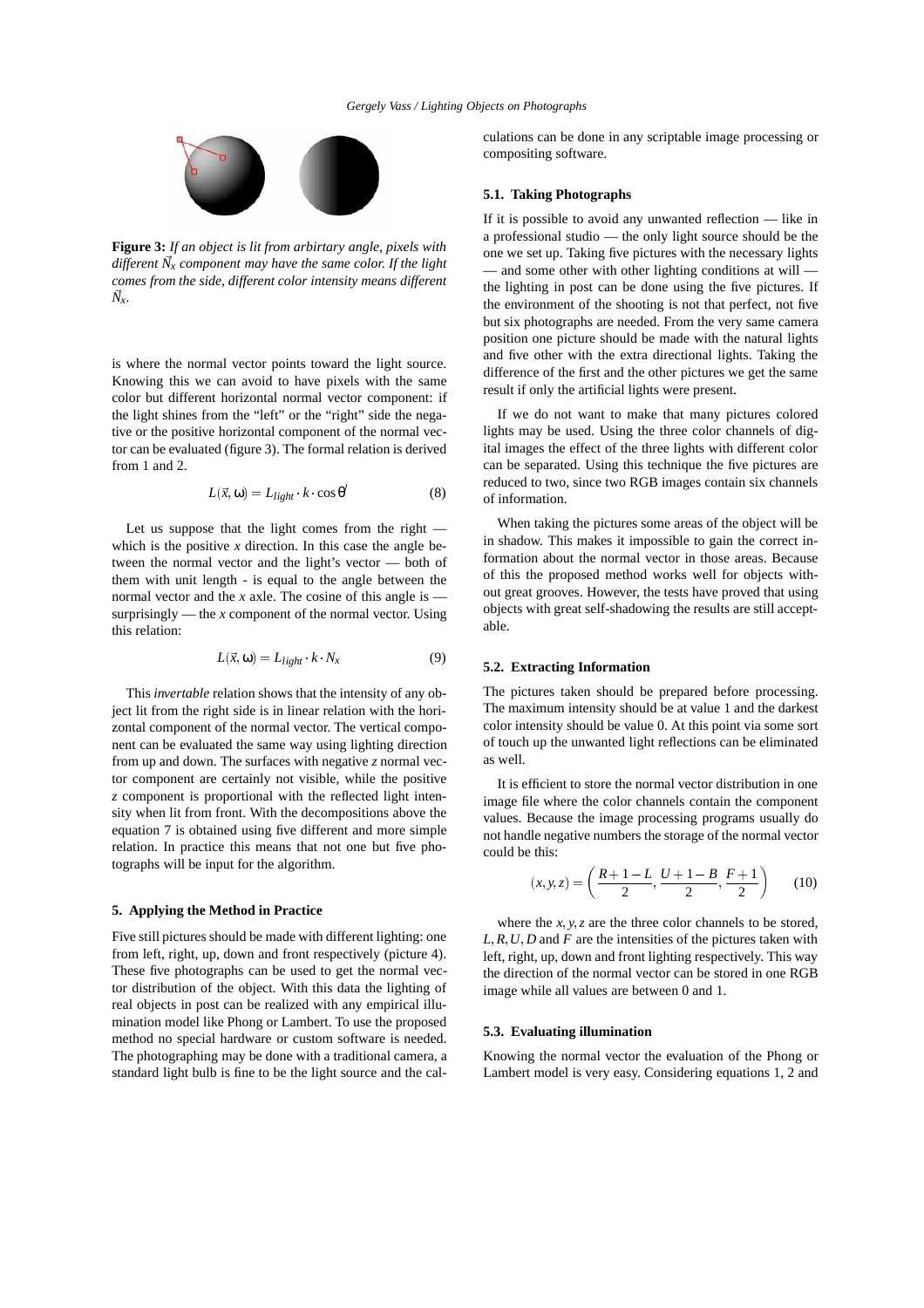

**Figure 4:** *The special lighting environment.*



**Figure 5:** *The x and y components of the normal vector calculated with relation 10.*



**Figure 7:** *The calculated light is added to the original image.*

3 the relation between the pixel's color and the variables  $(N, L, \vec{\omega})$  can be expressed in a simple, easy to implement equation. The expression of the Lambert model:

$$
I = k \cos \theta' = k \cdot (\vec{N} \cdot \vec{L}) \tag{11}
$$

where  $k$  is a user given constant and the cosine is evaluated using the dot product of the normal and the light unit vectors. Care should be taken to have the unit vectors normalized. The expression of the Phong model is a little bit more complex:

$$
I = k \cdot \frac{(\vec{R} \cdot \vec{\omega})^r}{\cos \theta'} = q \cdot (\vec{R} \cdot \vec{\omega})^r \tag{12}
$$

where *q* is a user given value,  $\vec{R}$  is the reflection of the light vector on the normal vector. To evaluate this reflected vector the following relation should be used:

$$
\vec{R} = \vec{L} - 2 \vec{N} \left( \vec{N} \cdot \vec{L} \right) \tag{13}
$$

Substituting relations 4 and 13 into 12 we get the expression of the Phong model, which can be implemented easily:

$$
I = q \cdot ((\vec{L} - 2 \cdot \vec{N} \cdot (\vec{N} \cdot \vec{L})) \cdot (x, y, 0) - (0.5, 0.5, 1))^r \tag{14}
$$

## **6. Conclusions**

A simple image based method was proposed, which makes possible the lighting of objects on still photographs in post. This is done using only image processing tools. The process includes the photographing of the object in special lighting

conditions in order to extract the normal vector distribution from the images. Any image processing programs or compositing softwares are suitable to implement the expressions derived in the paper.

There are two major drawbacks of the proposed method. The application to image sequences is not solved yet. A possible procedure may be to shoot the object with twice frame rate, and change the lighting conditions for every second frame. This could be done using synchronized and colored stroboscopes. The second disadvantage is that the method fails at areas where great self-shadowing occurs. However, the testing has proved that it is not a much recognizable artifact.

Many applications are possible in production environment, since the lighting is a key element in emphasizing or weakening the "message" of any picture. The proposed method may help for example the work of still photographers and art directors making advertisements or commercials offering a tool to touch up the lighting of the pictures without reshooting.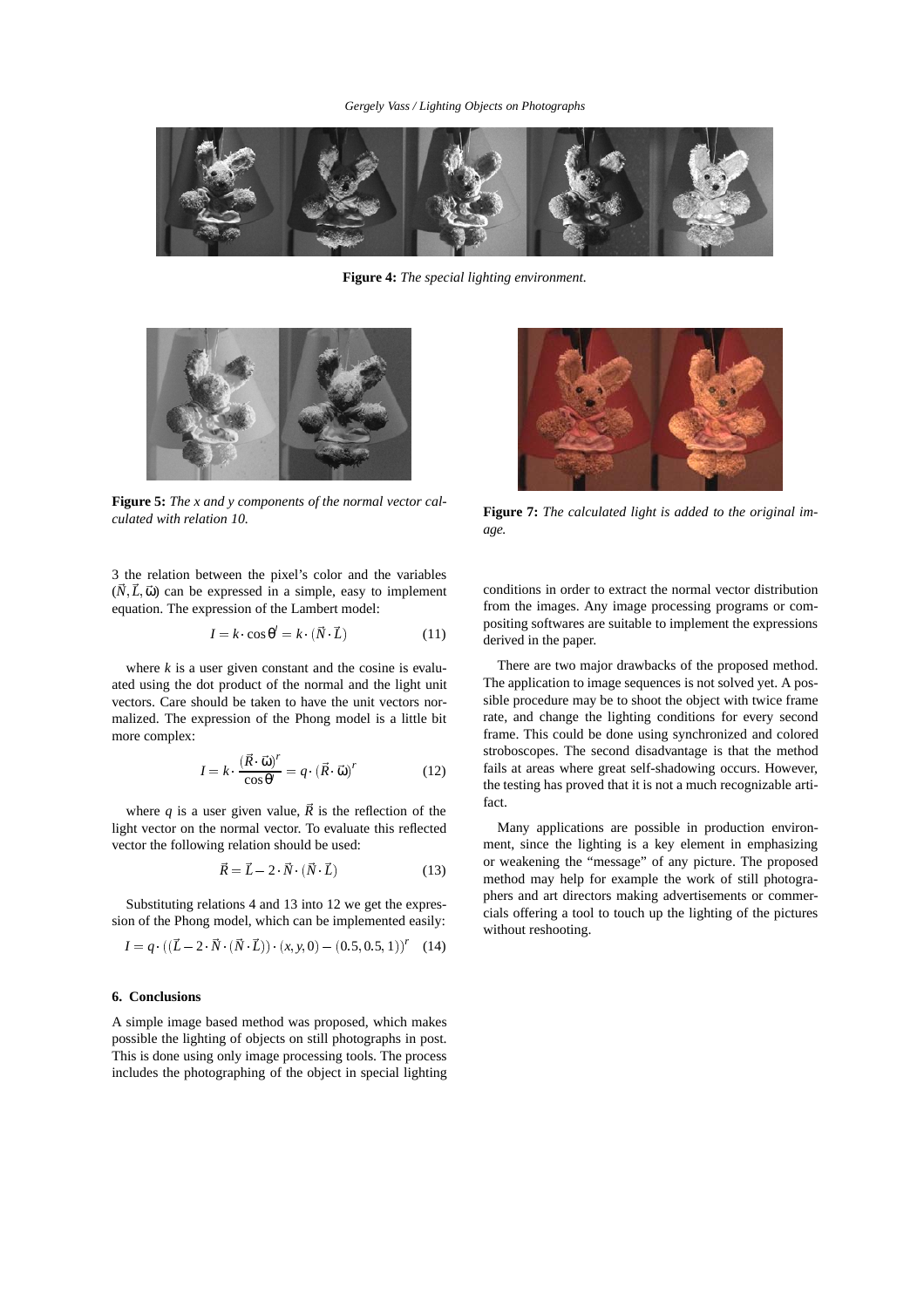## *Gergely Vass / Lighting Objects on Photographs*



**Figure 6:** *The artificial lighting of the object produced by the proposed method.*



**Figure 8:** *The three components of the normal vector extracted from photographs.*

## **References**

- 1. Kajiya, J.T:, The rendering equation, *in Proceedings of SIGGRAPH 86, p. 143-150*
- 2. Yu, Y.: Image Based Surface Details *Course 16 in Course Notes of SIGGRAPH 2000.*
- 3. Debevec, P., Hawkins, T., Tchou, C., Duiker, H.P., Sarokin, W., Sagar, M.: Acquiring the Reflectance Field of a Human Face *in Proceedings of SIGGRAPH 2000, p. 145-156*
- 4. Yu, Y., Debevec, P., Malik, J., Hawkins, T.: Inverse Global Illumination: Recovering Reflectance Models of Real Scenes From Photographs *in Proceedings of SIG-GRAPH 99, p. 215-224*
- 5. Szirmay-Kalos, L.: Számítógépes grafika *Computer-Books, 1999.*